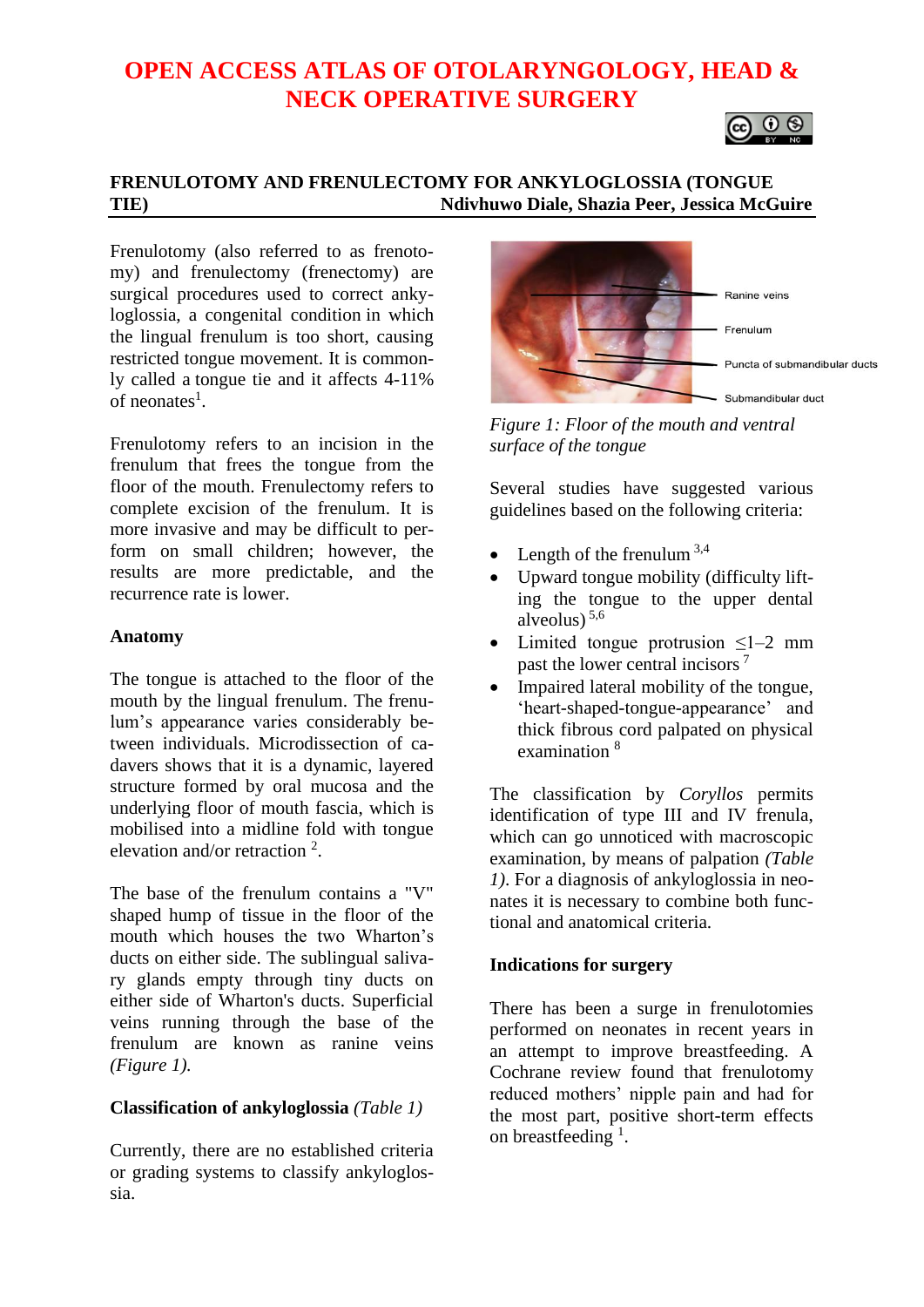| Type 1 | Most extreme form,<br>100% of the tongue<br>is attached to the<br>lingual frenulum and<br>is tethered to the<br>floor of the mouth<br>anteriorly | <b>Heart</b><br>shaped<br>tongue |
|--------|--------------------------------------------------------------------------------------------------------------------------------------------------|----------------------------------|
| Type 2 | 75% of the tongue is<br>tethered with<br>restricted elevation<br>and extension of the<br>tongue                                                  |                                  |
| Type 3 | 50% of the tongue is<br>tethered. Tongue<br>appears normal, but<br>mobility is limited.                                                          |                                  |
| Type 4 | Limited tongue<br>mobility due to a<br>posterior, fibrous<br>limitation of the<br>most distal portion<br>of the lingual<br>frenulum              |                                  |

*Table 1: Modified grading system developed by Coryllos et al <sup>9</sup> . Type 2-4 images obtained from Yoon et al <sup>10</sup>*

## **Indications**

- Difficulty feeding, poor latch in breastfeeding babies and poor weight gain
- Difficulty swallowing
- Decreased mobility of tongue
- Speech difficulties
- Significant dental problems

A frenulotomy is appropriate in patients with symptomatic type 2-4 ankyloglossia, provided that the frenulum is not fibrotic. Type 1 ankyloglossia, fibrotic frenula and revision cases would benefit from a frenulectomy.

In neonates and infants, it may be performed under local anaesthesia in an outpatient setting. The author has performed this procedure in a 16-week infant. The optimum age to perform a frenulotomy in infants is unclear  $<sup>1</sup>$  and the age limit to per-</sup> forming the procedure under local anaesthesia is equally unclear. Consider a general anaesthesia in babies much older than 16 weeks.

# **Frenulotomy**

Surgical consent is obtained.

# **a. Outpatient Awake Procedure**

## *Positioning*

- The child is swaddled and restrained by an assistant
- The child is then placed flat with head in neutral position and mouth open

# *Local anaesthesia*

- Lignocaine HCl 1% m/v local anaesthetic with adrenaline 1:160000 is injected on either side of the frenulum
- The dose limit is 7mg/kg and each 1ml contains 10mg of lignocaine
- This is important to bear in mind for small infants

# *Procedure*

- A grooved retractor is used to retract the tongue *(Figures 3,4,5)*
- A straight Crile haemostat is used to crimp the frenulum prior to release
- Sterile curved scissors are then used to release the lingual frenulum at its attachment
- The incision should be close to the ventral surface of the tongue to avoid injury to the ductal orifices
- To ensure adequate release of the frenulum, using your finger, gently massage the tongue at the deep end of the cut frenulum.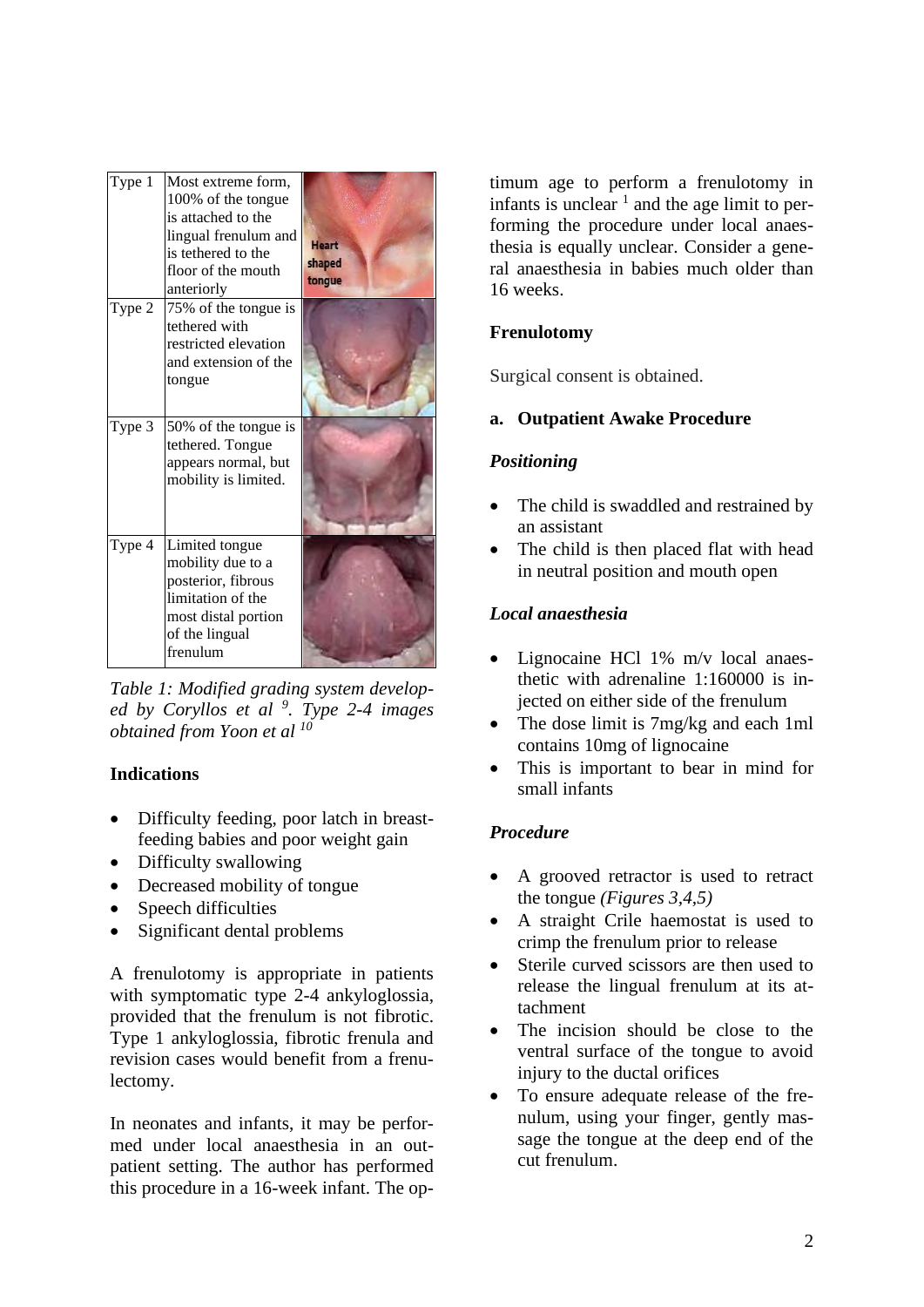The floor of mouth is compressed with gauze to provide haemostasis, if necessary



*Figure 3: Example of a grooved retractor*



*Figure 4: Grooved retractor manufactured from a teaspoon*



*Figure 5: Grooved retractor tenting the frenulum*

In the awake child, sucking and oral 50% dextrose syrup may also be used to sooth the infant

## **b. General Anaesthesia**

## *Intubation*

- Intermittent mask ventilation or nasal intubation is preferable for adequate access
- Oral intubation may also be performed

## *Positioning*

- Place the child in a supine position with head extended
- Open the mouth and use the grooved retractor to retract the tongue

## *Surgical steps*

- Inject or apply topical pledgets soaked with 1:80000 lignocaine with adrenaline to either side of frenulum
- Use the grooved retractor to retract the ventral tongue to fully expose the lingual frenulum *(Figure 5)*
- Clamp a straight Crile haemostat onto frenulum parallel to the tongue at its ventral surface *(Figure 6)*
- Wait a few seconds, and then release the haemostat



*Figure 6: Haemostat clamped parallel to tongue*

- Use sterile iris scissors to release the lingual frenulum at its attachment *(Figures 6-8)*
- Make the incision close to the ventral surface of the tongue to avoid the submandibular and sublingual salivary gland ducts which open onto the floor of the mouth
- To break down deeper fibrous bands, gentle finger / peanut dissection is recommended (encountered more often in thicker frenula and revision cases)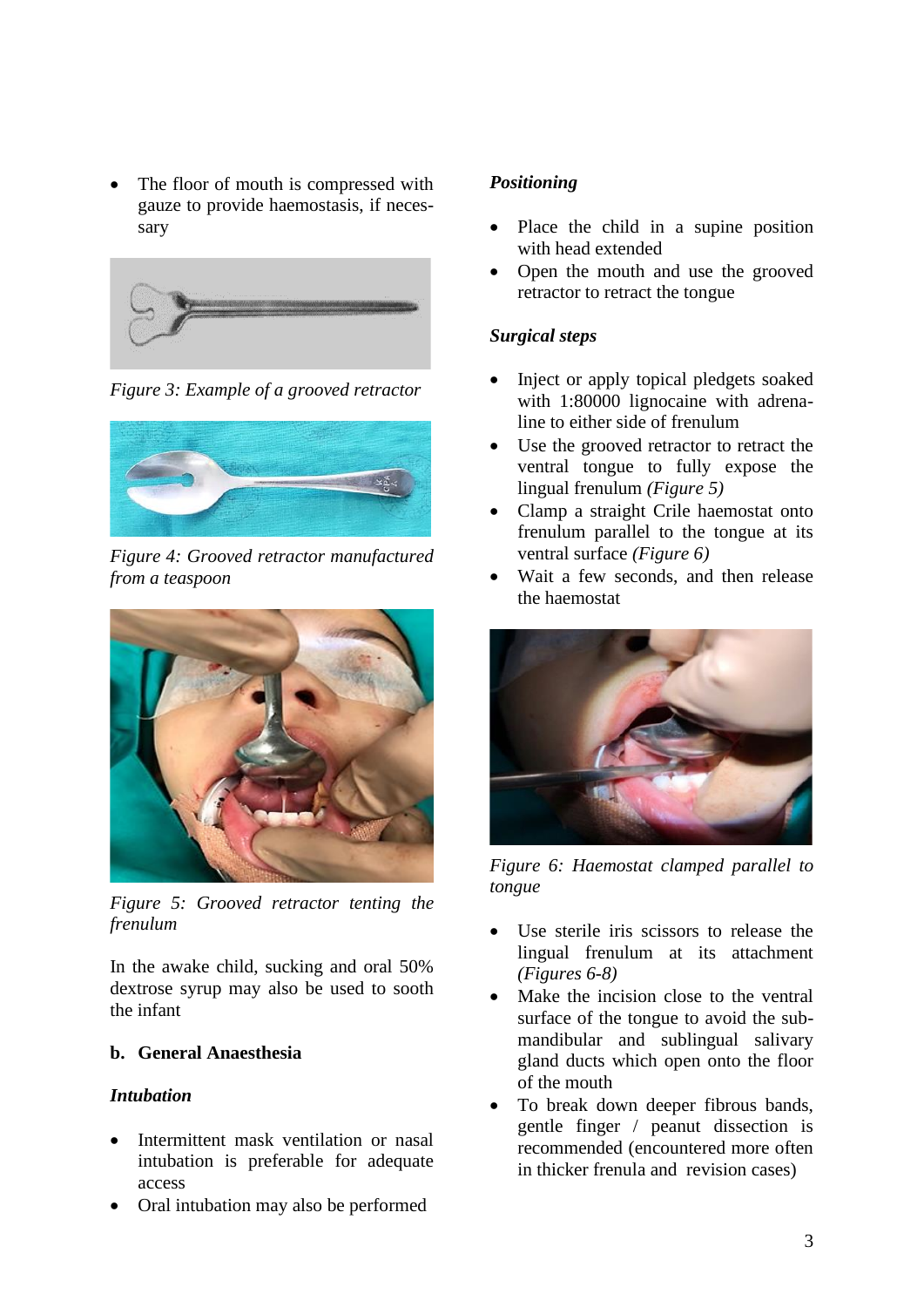

*Figure 7: Middle finger retracting lower lip to avoid injuring it while lingual frenulum is released*



*Figure 8: Diamond-shaped wound following frenulotomy*

- The genioglossus muscle is the posterior limit of the frenulum incision
- Compress the floor of mouth with gauze to provide haemostasis
- In revision cases, or with older children, interrupted absorbable sutures can be placed to prevent the release from adhesing back down onto the floor of mouth. Take care near the papilla of the submandibular ducts *(Figure 9)*



*Figure 9: In revision cases, or older children, interrupted absorbable sutures can be placed to prevent the release from adhesing back down onto the floor of mouth*

#### *Complications of surgery (rare)*

- Bleeding
- **Infection**
- **Swelling**
- Discomfort
- Injury to Wharton's duct
- Scarring requiring revision

#### **Z-Frenuloplasty**

This is recommended in older children and revision cases to improve speech.

#### *Surgical Steps*

- Place a silk stitch through the tongue tip to retract the tongue and hold it in place *(Figure 10)*
- Apply lignocaine with adrenaline injection of 1:80 000 or topical pledgets to either side of frenulum
- Draw the Z-plasty incisions *(Figure 10)*
- Make a vertical/longitudinal incision along the length of the frenulum *(Figure 11)*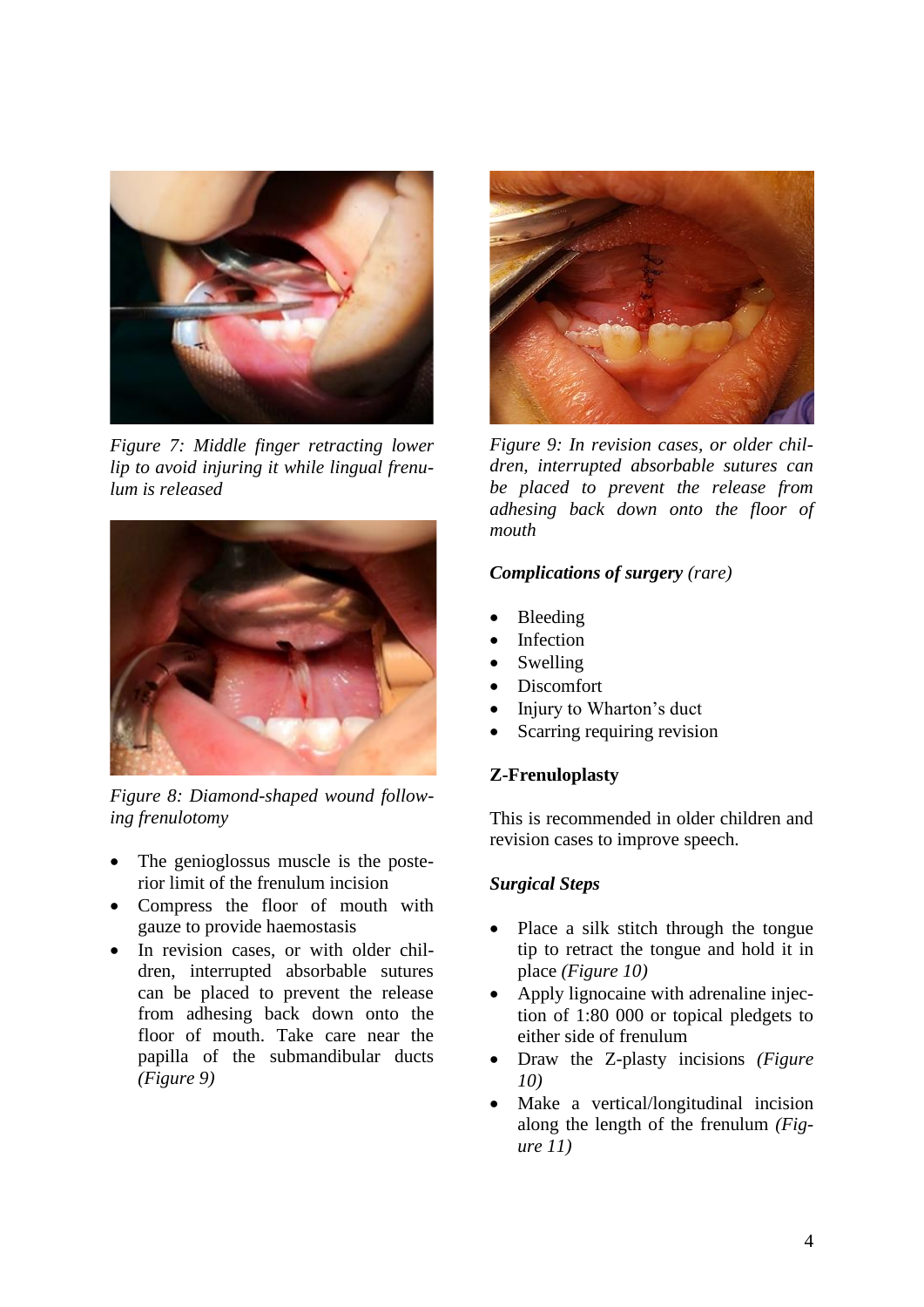

*Figure 10: Incisions outlined*



*Figure 11: Vertical incision along frenulum*

• Make 2 incisions at  $90^{\circ}$  to the first vertical one *(Figures 12a, b)*





*Figures 12a, b: Two incisions at 90<sup>0</sup> to vertical incision*

Two rectangular flaps are now created and elevated *(Figures 13a, b)*



*Figures 13a,b : Two flaps are elevated*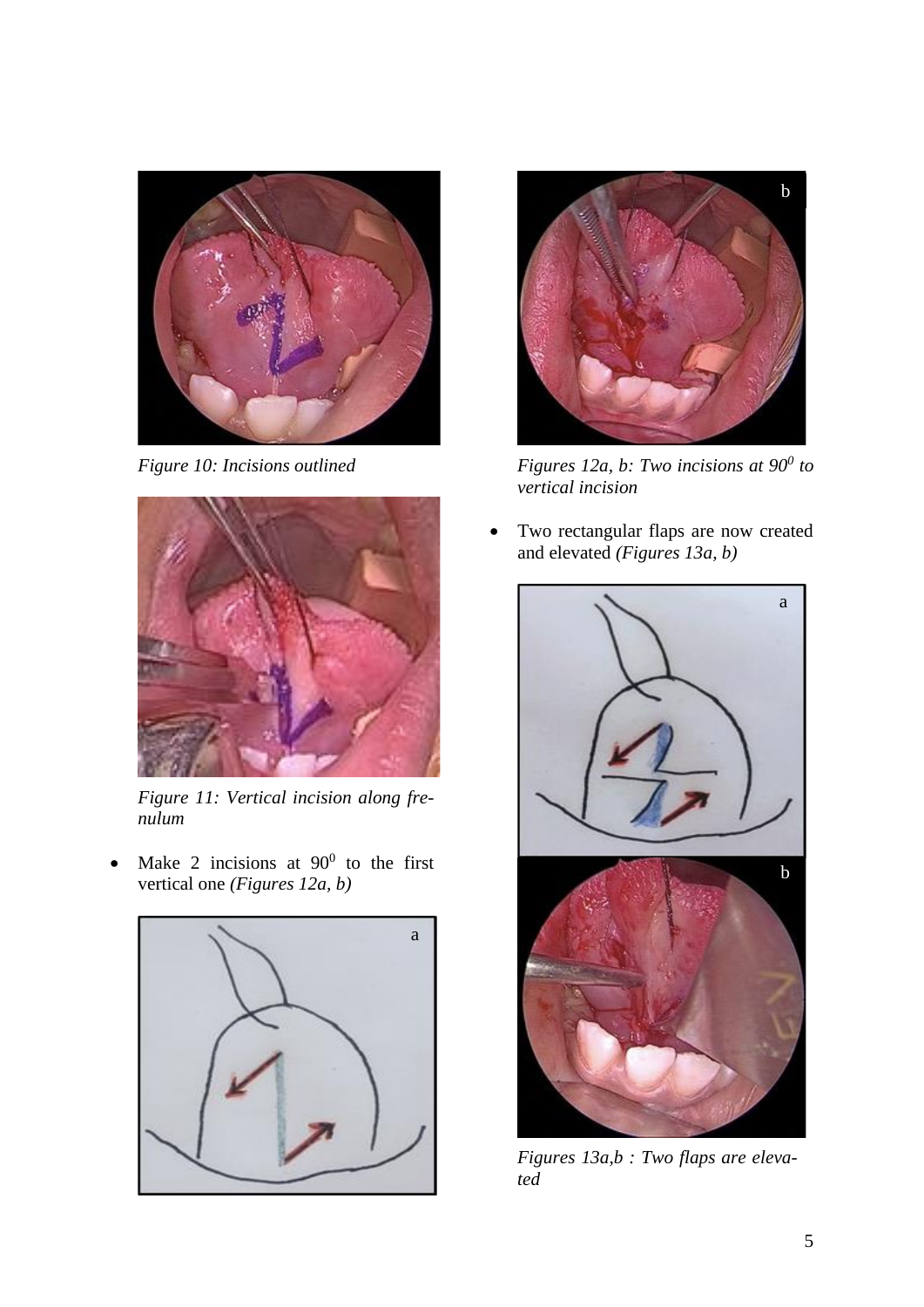• Transpose the 2 flaps adjacent to each other to close in the form of a Z-plasty *(Figure 14)*



*Figure 14: Transpose the 2 flaps adjacent to each other to close in the form of a Z-plasty*



*Figures 15a, b: Sutures flaps to complete the Z-plasty*

Suture with interrupted 5.0 vicryl *(Figures 15a, b)*

#### **References**

- 1. O'Shea JE, Foster JP, O'Donnell CP, Breathnach D, Jacobs SE, Todd DA, Davis PG. Frenotomy for tongue-tie in newborn infants. *Cochrane Database of Systematic Reviews*. 2017(3)
- 2. Messner AH, Lalakea ML, Aby J, Macmahon J, Bair E. Ankyloglossia: incidence and associated feeding difficulties, *Arch Otolaryngol Head Neck Surg*. 126 (2000) 36–9
- 3. Kotlow LA, Ankyloglossia (tonguetie): a diagnostic and treatment quandary, *Quintessence Int*. 30 (1999) 259–62
- 4. Marmet C, Shell E, Marmet R, Neonatal frenotomy may be necessary to correct breastfeeding problems, *J Hum Lact*. 6 (1990) 117–21
- 5. Hogan M, Westcott C, Griffiths M, Randomized, controlled trial of division of tongue-tie in infants with feeding problems, *J Paediatr Child Health.* 41 (2005) 246–50
- 6. Masaitis NS, Kaempf JW. Developing a frenotomy policy at one medical center: a case study approach. *J. Hum. Lact*. 12 (1996) 229–32
- 7. Chu MW, Bloom DC. Posterior ankyloglossia: a case report, *Int J Pediatr Otorhinolaryngol*. 73 (2009) 881–3
- 8. Harris EF, Friend GW, Tolley EA. Enhanced prevalence of ankyloglossia with maternal cocaine use, *Cleft Palate Craniofac J*. 29 (1992) 72–6
- 9. Coryllos E, Genna CW, Salloum AC. Congenital tongue-tie and its impact on breastfeeding. AAP section on breastfeeding. 2004; Vol. Summer [http://www.aap.org/breastfeeding/files/](http://www.aap.org/breastfeeding/files/pdf/BBM‐8‐27%20Newsletter.pdf) pdf/BBM‐8‐[27%20Newsletter.pdf](http://www.aap.org/breastfeeding/files/pdf/BBM‐8‐27%20Newsletter.pdf)
- 10. Yoon AJ, Zaghi S, Ha S, Law CS, Guilleminault C, Liu SY. Ankyloglossia as a risk factor for maxillary hypoplasia and soft palate elongation: A